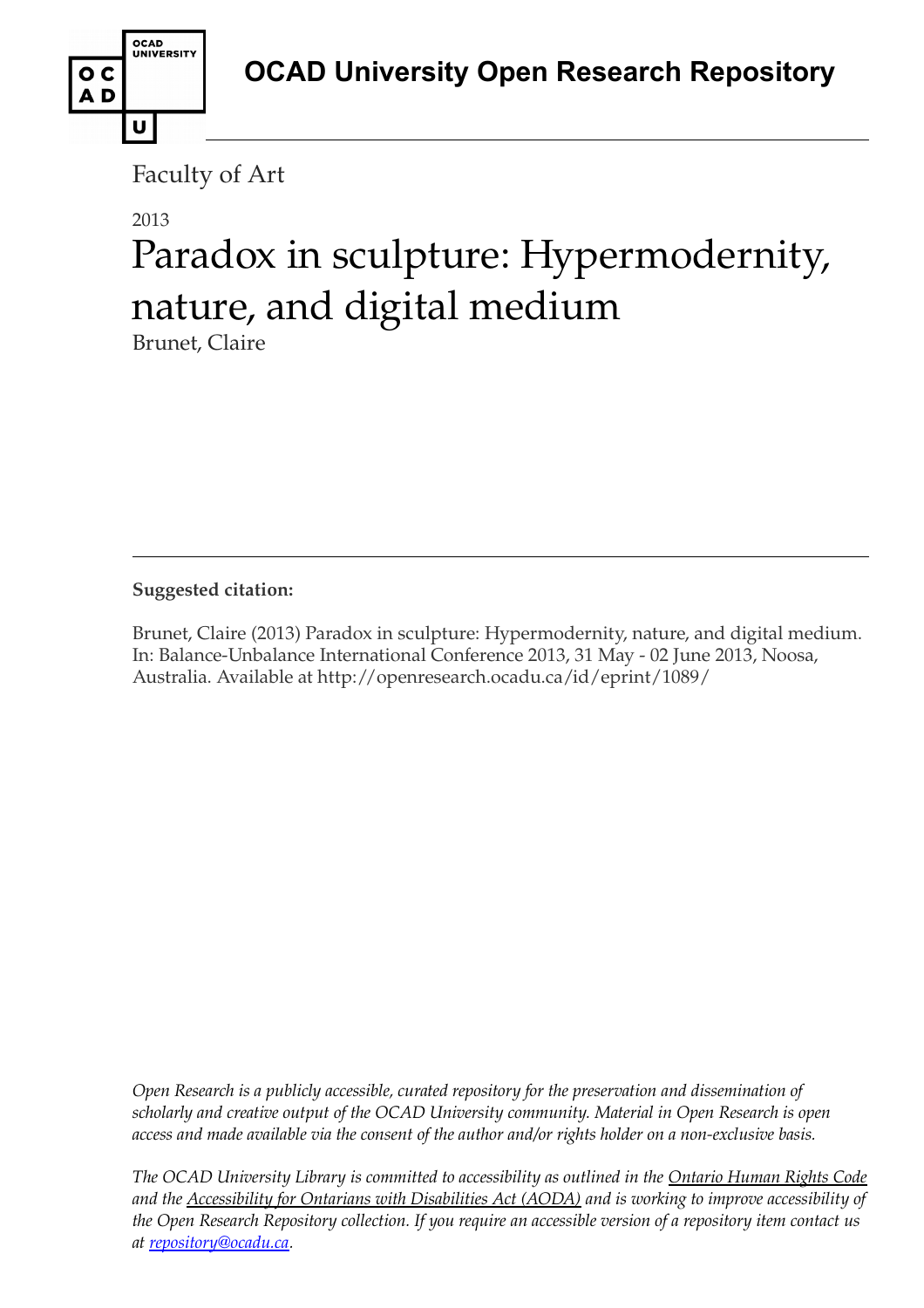### **13. PARADOX IN SCULPTURE: HYPERMODERNITY, NATURE, AND DIGITAL MEDIUM**

Claire Brunet *OCAD University, Toronto*

#### **Abstract**

Artistic creation has mutated from its introverted nature to become a collaborative act merging the scientific and artistic domains into an extroverted process of creation. Referencing research creation, we explore sensory knowledge inspired by environmental concerns ranging from ecological to technological perspectives. The artwork "Vulnerable: The Salmon Project" addresses the condition of our natural environment and aims to create an awareness in the viewer of questions of sustainability. The sculpture installation project proposes opposing temporal forces—a 3D digital and technological approach as a mode of production, in opposition to an ecological statement on the vulnerability of the living environment—which stresses the values of an hypermodern society, evoking a culture of paradox. Hypermodernity also reflects an economic context which emphasizes the value we bring to tradition, as a need to safeguard our heritage. The sculpture discourse focuses on the vulnerability of the salmon species, a Canadian icon, perceived as a metaphor for the human condition. This paper explores the ways in which artists adapt to new ways of experiencing 3D in an hypermodern epoch where space-time and materiality are greatly affected by the growth of digital mediums.

Keywords: Sculpture, nature, digital medium, environment, sustainability, hypermodernity, technology, Science, creative process

#### **From Modernity to Hypermodernity**

The technological era that influences the way we perceive a work of art is subject to socio-cultural changes and technological advancements in our society (Benjamin, 2008). Through research creation perspectives, this paper draws a parallel between the ways in which digital media<sup>1</sup> affect our sociocultural point of reference and the paradoxical impact and tension within the mode in which a 3D digital and technological medium affects the way artists experience space, time and materiality.

To approach the study of the impact of a 3D digital medium<sup>2</sup> on the artist's creative process we must consider the impact of digital media on our society and its immersion in our daily life. We must look at the present as an essential point of reference, a present that builds on a modernist and postmodernist perspective and proposes a hypermodernist viewpoint linked to the concept of the "here and now" (Lipovetsky, 2005). As suggested by Lipovetsky, societal values are changing to a different mode of being that he associates with *hypermodern times* and he states,

Now that genetic technologies, liberal globalization and human rights are triumphing, the label 'postmodern' is starting to look old; it has exhausted its capacities to express the world now coming into being.

... It all happened very quickly: the owl of Minerva was announcing the birth of the postmodern just as the hyper-modernization of the world was already coming into being. (Lipovetsky, 2005, pp. 30-31)

Technology's ubiquitous influence on our daily life brings about digital media as a paradigmatic example of the influence of hypermodern times on the arts. Artists' creative process, sensory experience, and artwork production mode are nowadays influenced by digital mediums. But what factors influence the artwork?

<sup>&</sup>lt;sup>1</sup> Digital media encompasses various forms of electronic media where data is stored in digital form.

<sup>&</sup>lt;sup>2</sup> Digital medium: defines software, hardware and various devices and technologies using digitized data to create digital art or computer assisted artforms.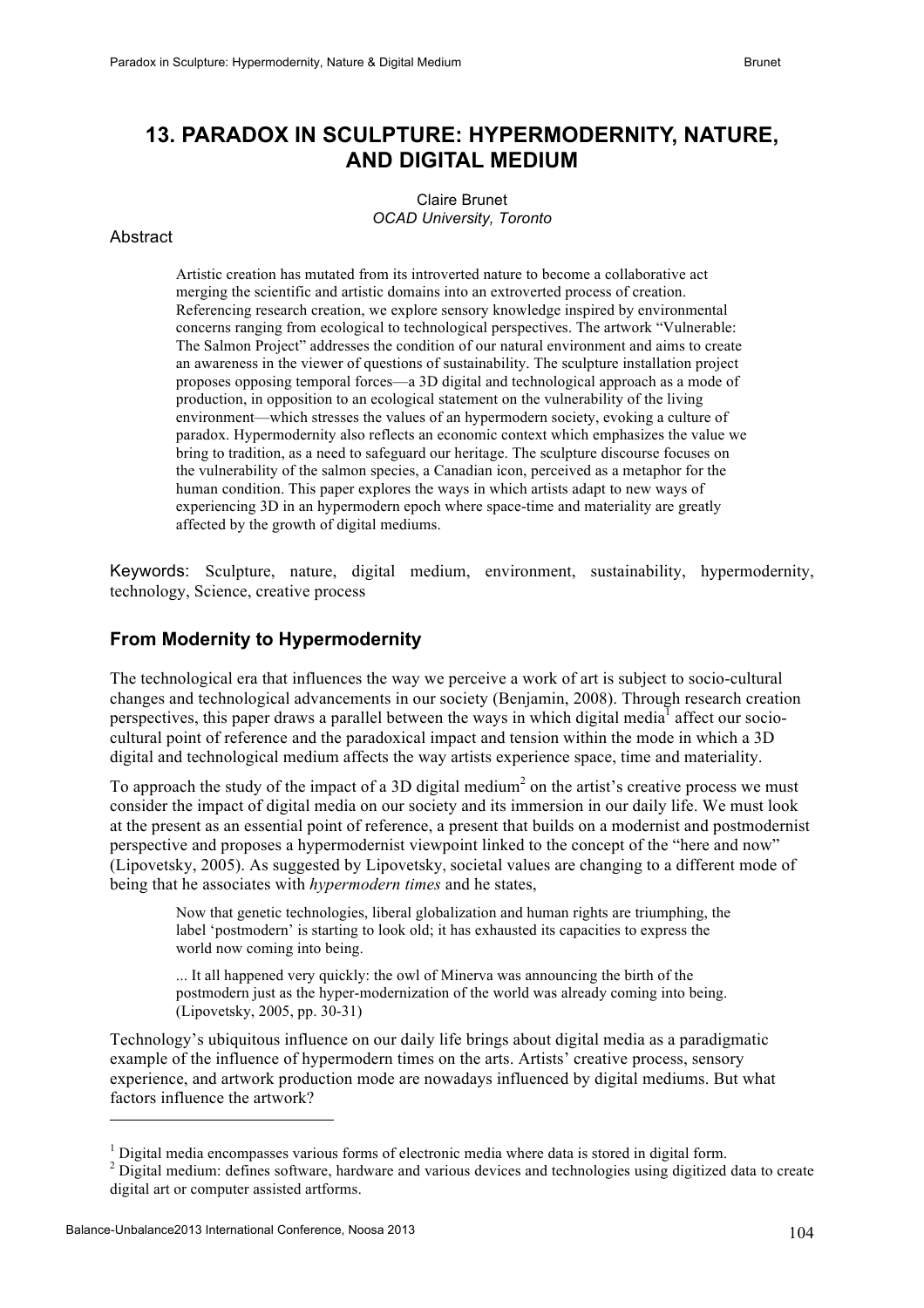### **Digital Media: Digital Medium**

To elucidate how a digital medium impacts on the artist's creative process and artwork, this paper examines a research creation work from conceptualization to production mode. The work is studied from two perspectives: the artist's sensory knowledge and the artist's production mode, both influenced by an interaction with a 3D digital and technological environment.

The claim is proposed that hypermodernization, which emphasizes time as a main societal value, has an impact on artistic manifestation that engages with sensory knowledge. In *Hypermodern Times*, Lipovetsky describes how in today's society our cultural heritage reflects as a temporal referent; he claims that as a consequence of the unrestrained expansion of the ways we engage today with recollection, the *nostalgic society* paradoxically conveys a concept of the here and now. It is as though an excess of present and a proliferation of memory bring to conclusion the concept of modernization at a time when tradition has become fashion.<sup>3</sup> Lipovetsky states:

The formidable expansion in the number of objects and signs that are deemed worthy to belong to the memory of our heritage, the proliferation of museums of every kind, the obsession with commemoration, the mass democratization of cultural tourism, the threat of degradation or paralysis hanging over heritage sites because of the overwhelming floods of tourists – this whole new insistence on everything old is accompanied by an unbridled expansion, a saturation, a boundless broadening of the frontiers of our heritage and our memory: and in these we can recognize a modernization taken to its logical conclusion. (Lipovetsky, 2005, p. 58)

... The value attributed to the past is a symptom of the advance of cultural capitalism and the commercialization of culture: as such, it is less a postmodern than a hypermodern phenomenon. (Lipovetsky, 2005, p. 59)

As Lipovetsky suggested, hypermodernity reflects an economic context which emphasizes the value we bring to tradition, as a need to safeguard our heritage. The concept of values attributed to the past conveyed by hypermodern times (Lipovetsky, 2005) is manifested in the research creation concept of *Vulnerable: The Salmon Project* as presented in this paper.

#### Research Creation, *Vulnerable: The Salmon Project*

The sculpture installation work, titled *Vulnerable: The Salmon Project* (see Figure 1), conveys an hypermodern worldview which refers directly to the film narrative



*Figure 1*. *Vulnerable: The Salmon Project*.

Cast aluminium sculpture

projected on the cast aluminium standing salmon sculpture installation work (see Figure 2). The film subject proposing an historical family documentary on salmon fishing in the Gaspe Peninsula from the 1940s brings to the work, the concept of memory. The artist's family heritage becomes a metaphor for the declining condition of the salmon population, and the expression of the vulnerability of today's marine life. Through image mapping of a referential past on one side of the cast aluminium standing salmon sculpture form, whereby means of extruded letters on the other side, the viewer can read the text "Vulnerable"



*Figure 2. Vulnerable: The Salmon Project*. Cast aluminium sculpture rear view with film projection

<sup>3</sup> Conference presented by Gilles Lipovetsky (2008). Deve-se culpar a Midia (vimeo). Part 3 Realizacao TV Cultura de Sao Paulo.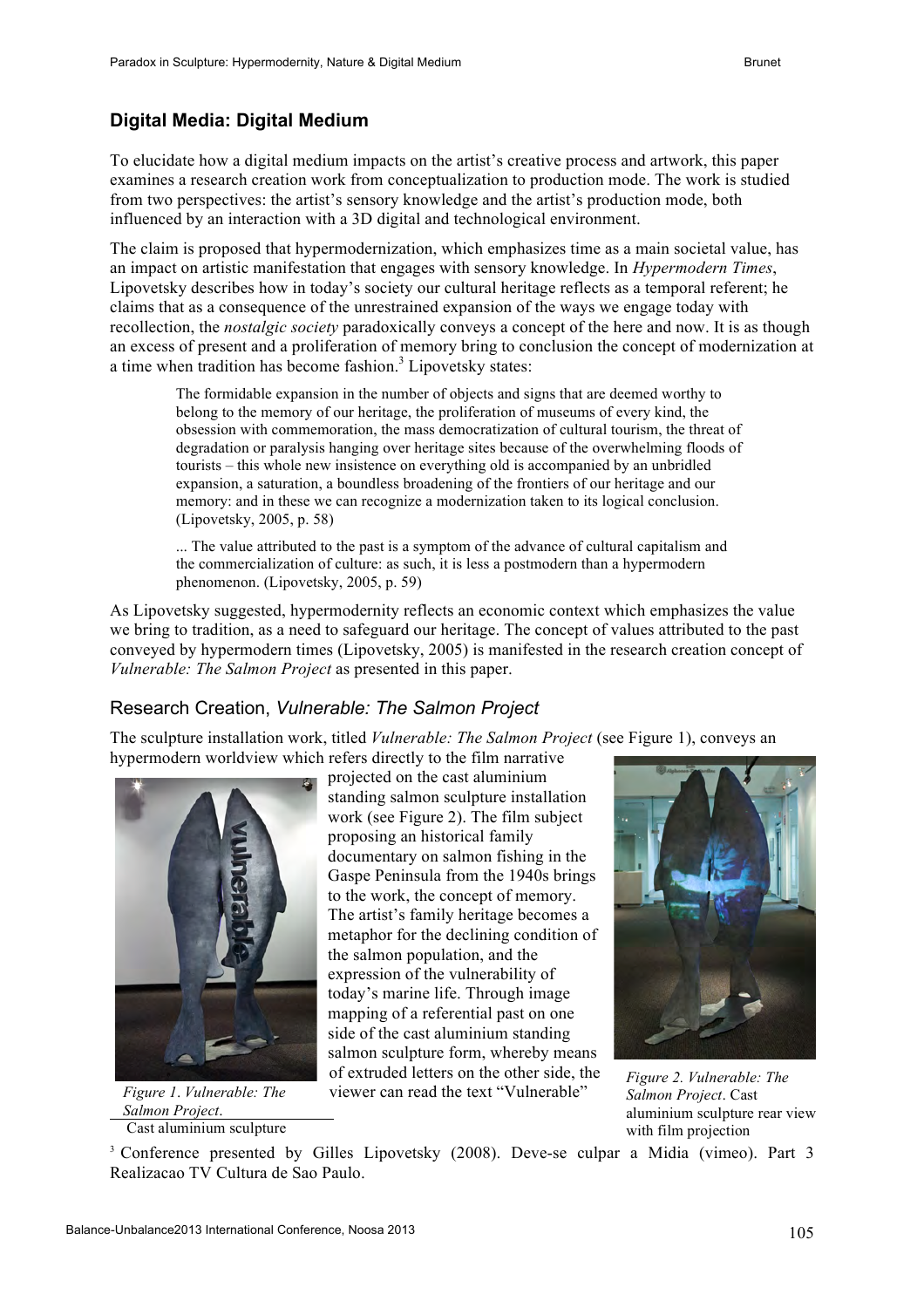referencing a present condition, the artistic work encompasses an hypermodernist worldview exploring a sensory knowledge inspired by ecological to technological perspectives. The sculpture work itself posits opposing temporal forces: a technological approach manifested throughout the conceptualization and production mode of the salmon sculpture project, in opposition to the signified ecological discourse conveyed by the sculpture installation work as signifier.

The work stresses the opposing values of an hypermodern society reflecting a culture of the paradox in which Lipovetsky sees the need to acknowledge our heritage and he states, "... hypermodern society belongs to an age where everything is made into part of our heritage and duly commemorated" (Lipovetsky, 2005, p. 57). Furthermore, the French philosopher also indicates that through the celebration of the present or "the here and now" our society witnesses a technological growth focused on virtual means that affect human cognition.

In the sculpture installation project *Vulnerable: The Salmon Project*, the artist's experience of 3D technology is influenced by a digital knowledge that builds on a more traditional analogue production mode. From conventional transformative processes such as mould-making and metal casting, the research creation method expands towards computerized technology where the concept of transformation becomes linked to that of digitization. Digitizers such as 3D scanners or 3D modellers offer a broad and under-explored creative potential that propose new ways to appropriate, cast, duplicate, and transform objects in space.

Moreover, the sustainable attributes of a digital approach to artistic practice that avoids unnecessary material consumption proposes an openness to a more sustainable future—a future in which all sorts of goods and resources are accounted as valuable, where material waste is no longer conceivable and where preserving and recycling become a necessity. Finally, I would claim that the impact of the digital medium on artistic practice encourages the merging of concept and process through a medium ecology perspective that extends the relation of artistic and scientific domains.

#### Notions of Temporality and Spatiality

The notion of temporality is embedded in the study of digital medium, which in the context of this paper is linked to a digital spatial environment inside which the artist interacts with 3D computerized technology. The influence of a digital medium is emphasized through technologies such as: 3D modelling, 3D scanning and rapid prototyping (RP) or automated fabrication technology. A spatial dimension is explored where the notions of materiality, spatiality and temporality are linked to a computer environment and where the artist's creative process is subject to the influence of a digital spatial context.

#### The Fragmented Data Object

The structure of an object generated through computer technology conveys a concept of fragmentation (individual units or dots, bits of information) and diversification (concept of plurality conveyed by a digital medium). From a philosophical perspective, this characteristic may link to the social theory of individualism, or to a societal fact identified as belonging to an hypermodern society where science and technology challenge the humanity–space-time relationship. One might thus hypothesize that the *digital object* as a consequence of technological advancement mimics this sense of *self* carried by hypermodern times. From diverse perspectives—philosophical, social, artistic and technological—we witness the same phenomenon of division. Thus, in reference to the theory put forward by scientist Richard Dawkins in his book *The Selfish Gene* (Dawkins, 2006), man appears to simulate a certain organic behaviour or patterning common to all living natural environments. This behaviour is also common to technological environments where the concept of mutability is visible and also manifested through the change of societal values. The mutability of the digital medium brings about a digital object constructed through various modes of digitization.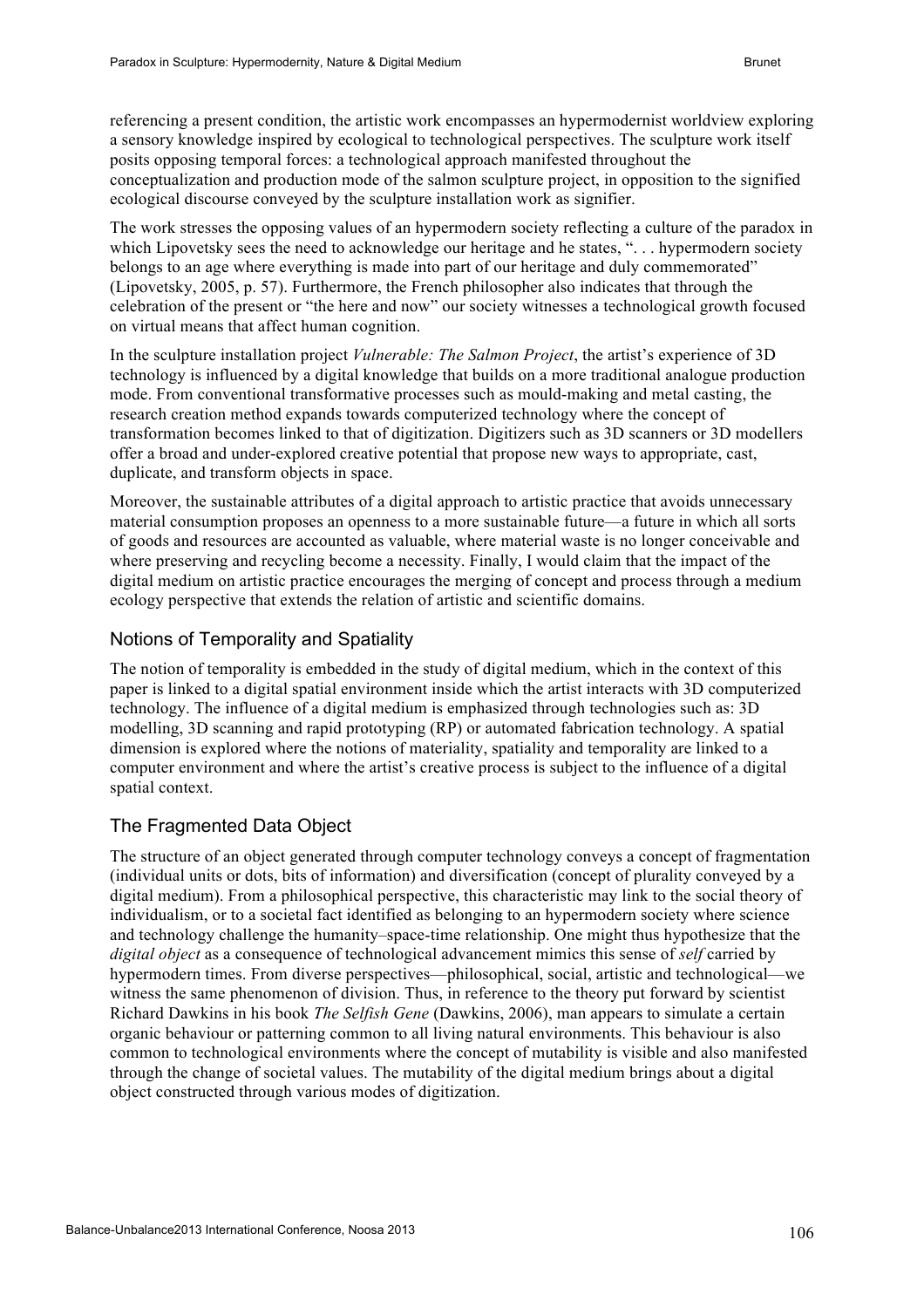#### Investigating Digitization

As a means to further investigate the phenomenon of digitization, it is possible to scrutinize the notion of the medium. How does the term "medium" become intangible, and immaterial, through digital means? As enunciated by French philosopher Jean Baudrillard,

The medium itself is no longer identifiable as such, and the merging of the medium and the message (McLuhan) is the first great formula of this new age. There is no longer any medium in the literal sense: it is now intangible, diffuse and diffracted in the real, and it can no longer even be said that the latter is distorted by it. (Baudrillard, 1983, p. 54)

This inevitable change in the nature of the medium that the coded environment of the new digital media engenders allows multiple interpretations of the data source.

By means of the sculpture installation work addressed in this paper, digitizing processes have been utilised where the sculptural object is vectorized (see Figure 3) or represented as a series of points positioned in space and in relation to one another on an XYZ axis.



*Figure 3.* Polygon mesh. Close up view of vectorized Salmon sculpture 3D scan file

This computing representation of juxtaposed triangles recreates an object known as a data object (see Figure 4). The immaterial nature of the digital object conveys the notion of mutability or plurality of the digital medium. The data object can mutate into various forms of digital media, but it also conveys materiality. The mutability and volatility of the digital object contain the opposing values of the material and the immaterial. If we establish a parallel between the structure of a data object and that of a text, in a similar context to that of Derrida's deconstructionist theory<sup>4</sup> we can stipulate that the data object is dismantled in its original form<sup>5</sup> (Manovich, 2001). This extrapolation of the concept of *deconstruction* implies that medium specificity is now discarded through digitization.



*Figure 4.* Computing representation of juxtaposed triangles recreates an object known as a data object

We are witnessing a creative era where computing and softwarization favour the merging of all forms of artistic expression. Digital technology leads to a potential symbiosis of creative mediums by which artists experience a re-defined notion of space, time, distance, and materiality. The notion of distance

 $\overline{a}$ 

<sup>4</sup> We refer to Jacques Derrida's concept of deconstruction, which is not about the dismantling of the structure of a text but a demonstration that a text is already dismantled in its original form.

<sup>&</sup>lt;sup>5</sup> For strong points of view on different aspects related to the concept of digital language, see Manovich, L. (2001) *The Language of New Media.* Cambridge, Mass.: MIT Press.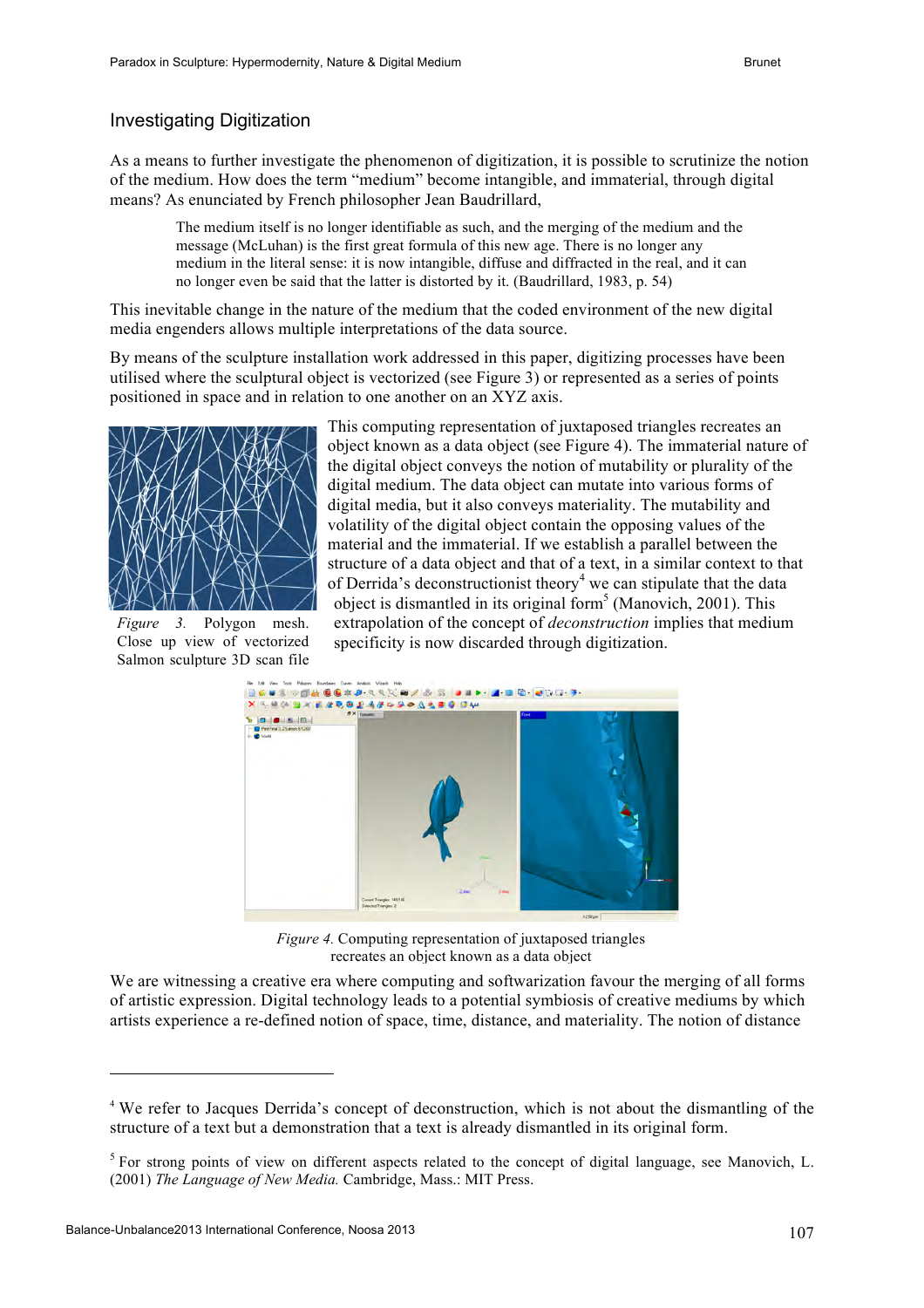translates into a time measurement, an expanded definition of distance that considers both time and space as linked to the travel of information or computer data (Logan, 2010).

Distance has become intangible and through computer automated production modes, the distance between the time the data object representation is sent to the machine and information is received, collapses. We experience a certain degree of symbiosis between the data object and the material object that it encompasses. Therefore, we can stipulate that 3D digital technology does impact on the artist's creative process through its redefined notion of space, time, distance and materiality. The change in the artist's relationship to temporal and objectified values influences the correlation between concept and production. Through conceptual and practical approaches to the creative process we experience a shift from traditional values carried by analogue processes where we understand that both the material and the immaterial inhabit the data object.

#### *Immateriality versus Materiality*

Today, artists experience, perceive and imagine from different standpoints, guided by digital and analogue approaches. However, the notion of immateriality is now rooted in a computerized medium in ways in which a digital sculpture 'holds' materiality.





*Figure 5.* Simulation Computer Numerical Control (CNC) router pathway

When familiar with the technological environment and interacting with a data medium, artists' spontaneity becomes linked to the concept of the "here and now" conveyed by

*Figure 6.* CNC routing. Styrofoam Salmon sculpture form

"hypermodern times" (Lipovetsky, 2005). The immediacy of function-action-reaction that artists experience while using 3D software tools or commands and the symbiosis between subject and object conveyed by computer automated fabrication (see Figure 5-6) are factors that encourage instantaneous pulse and artistic freedom. In addition, the gravity-free environment of data space does eliminate many of the constraints that artists experience while working with objects in space.

#### **Creative Freedom**

Creative freedom can be afforded in several ways. Firstly, we may look at how our societal values are influencing, through digital media growth, an era of the *self*, and the autonomous freedom that artists need to be able to experience creativity in totality through digital means.

Secondly, we look at creative freedom and share Lipovetsky's position about the difficulty of living associated with the level of inner freedom and intensity one wishes to live, that may be associated directly with the artistic temperament. As Lipovestsky proposes, technological advancement impacts on us and affects the individual's inner strength. He states:

Thus it is that the ultra-modern period is seeing the growth of technological power over space-time, but a simultaneous decline in the individual's inner strength. The less collective norms can command our behaviour in detail, the more the individual shows a growing tendency to be weak and unstable. The more socially mobile the individual is, the more we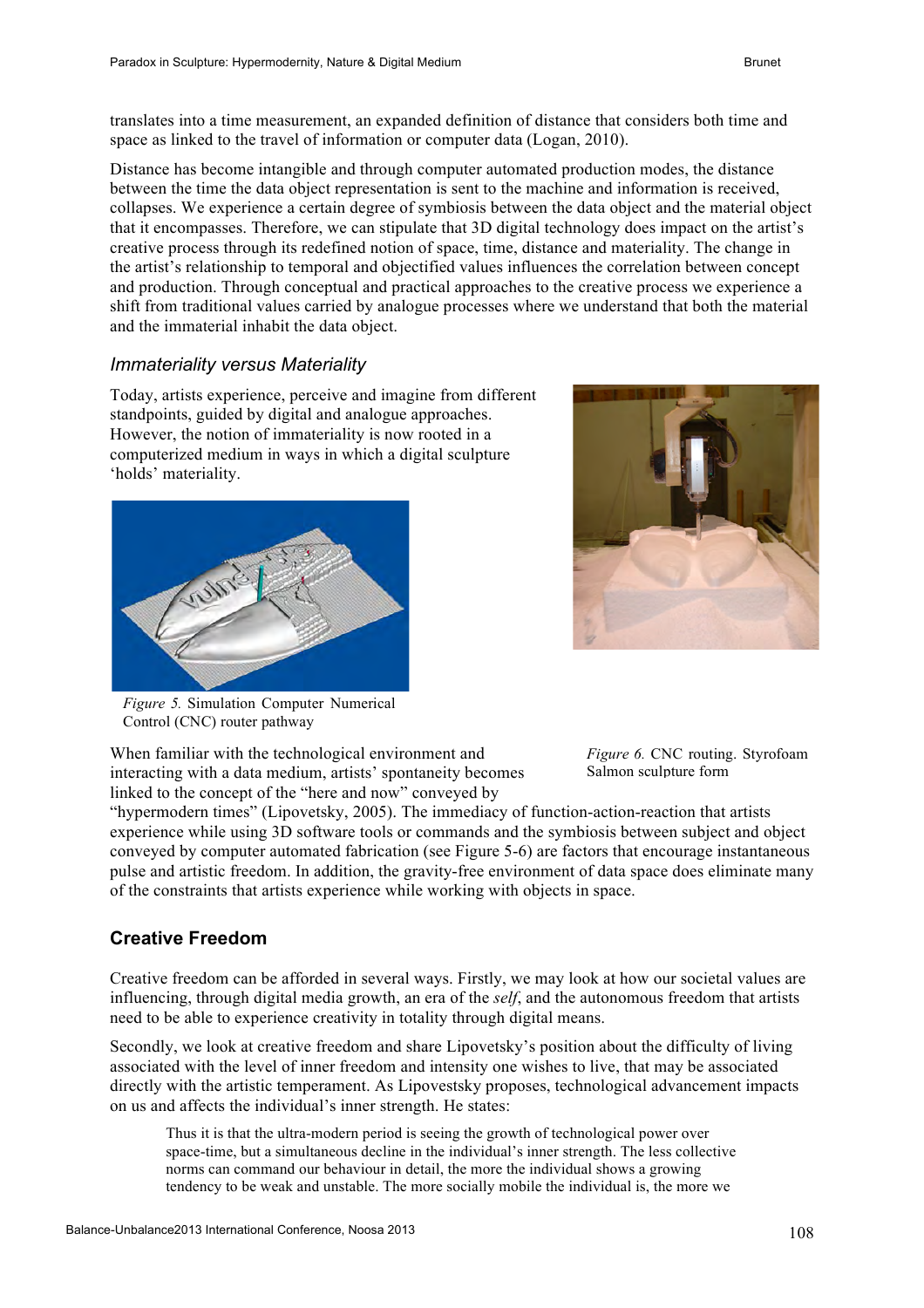witness signs of exhaustion and subjective 'breakdowns'; the more freely and intensely people wish to live, the more we hear them saying how difficult life can be. (Lipovetsky, 2005, p. 56)

Thirdly, on the one hand, we stipulate that creative freedom plays an important role in artists' creative thinking and mode of production. On the other hand it is acknowledged that collaborative work between artists and scientists is important, including technical assistance, where an increase in collective norms can greatly benefit artistic experience within a digital and technological platform.

Based on these premises I would argue that often artists are affected by their limited capability to work independently with 3D digital and technological tooling. The level of freedom experienced while using 3D scanning or/and creating digitized forms inside a 3D digital and technological environment is dependent on one's comprehension of the data object structure and ease in playing with its mutability within the 3D software interface environment without experiencing technological constraints. Therefore we can claim that artists' creative freedom is subject to an adaptation to the pace at which technological growth develops and how they adjust to it. Artists need to adapt to new ways of experiencing 3D in an hypermodern epoch where space-time and materiality are greatly affected by the growth of digital media and interrelated manifestations of technological advancements.

Through research creation work I experience that while exposed to a 3D software environment, artists are subject to a digital spatial context that triggers their interaction with objects in space. Also observed were artists' sensory experience through data object creation, manipulation and transformation informed by a capacity to apply, understand and play with the software interface or tools, informed by a level of autonomy within the digital environment. Software knowledge influences artist's sensory experience in ways that follow the pattern of an exponential growth. I noticed through case study observation that the artists' level of autonomy is often limited to basic functions and subject to a *required* technical assistance. I claim that technicians' assistance can be perceived as an additional interface between the artist and the digital medium. This second interface layer affects artists' cognition and is an obstruction to the correlation between a conceptual and practical approach to the creative process. However it is acknowledged that constraints and obstructions may also act as creative stimuli that trigger the *unexpected* experienced through creative activity.

#### **Paradox in Sculpture Practice**

In the domain of research creation the concept of technological constraint again is paradoxical since it stimulates and encourages greater interaction between artist and scientist. As the relationship between science and art expands, it implies that artists and scientists collaborate more often to share knowledge necessary to the creative exploration of both a scientific and artistic domain growth.

#### Artistic Autonomy and Collaboration

A paradox is imbedded in opposing forces challenging the concept of collaboration, where the artist's creative process historically has been identified as a self-reflecting experience. How do we cope with this dichotomy opposing the artist's cognitive experience (the self) and the necessity of a collaborative work inherent to the gain of a necessary level of freedom from both perspectives—science and art?

While collaboration between artists and scientists increases, as well as mediums' intangibility and interaction with the expansion of digital media, the tangibility of the work of art, more specifically in the sculpture domain, is henceforth embedded in the digital object. The ubiquitous acceleration and expediency that digital media and, moreover, digital media production<sup>6</sup> provoke, is effecting a form of *effacement of traditions* (Lipovetsky, 2005). This concept of effacement of tradition is experienced in the arts, where the relevance of more traditional skills and more traditional approaches to medium are

<sup>6</sup> Digital media production addresses "the process in which digital files are created, enhanced, encoded and distributed using different methods of processing via computer hardware and software applications". (WiseGeek) http://www.wisegeek.com/what-is-digital-media-production.htm